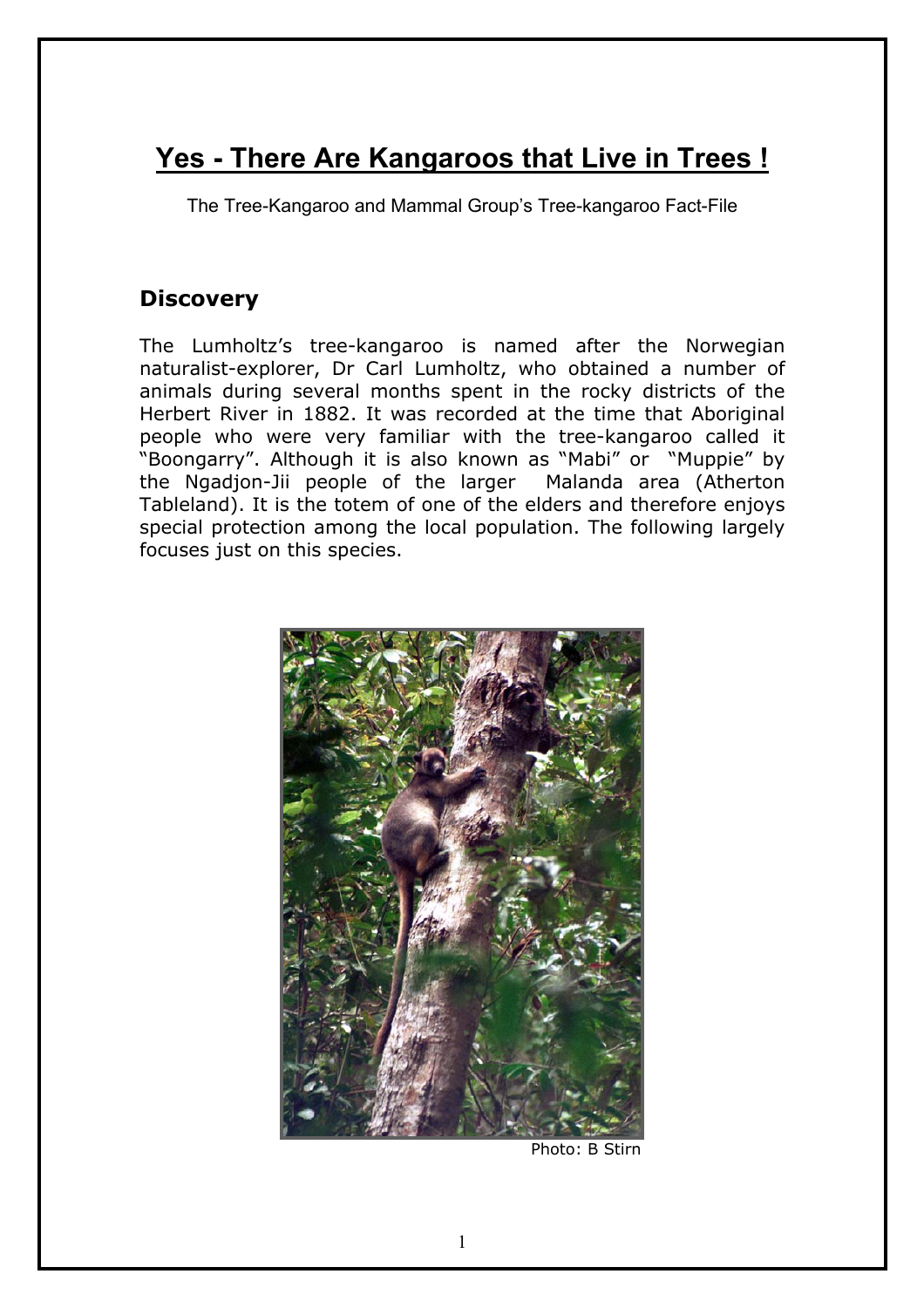### **Taxonomy – Evolution**

Not only sharing its habitat with possums, but also its distant ancestry the Lumholtz's tree-kangaroo belongs - like all kangaroos and possums - to the marsupial order of *Diprotodontia* – they all have only two(*di*-) incisors that are protruding(-*proto*-) teeth( *dontia*) at the front of their lower jaw.

Further down the taxonomic level, tree-kangaroos, being proper macro-(big) –pods(foot), i.e. kangaroos, are therefore placed in the family *Macropodidae*. Therein the latin term for the tree-kangaroo genus is *Dendrolagus*, meaning tree-(*dendro*) -hare(*lagus*). In tandem with the genus name the scientific species name in the Lumholtz's case is: *Dendrolagus lumholtzi.*

Kangaroos started to evolve from possum-like ancestors that lived in the trees (i.e. were arboreal) about 50 million years ago. Evidence for this ancestry is still present in the most primitive kangaroo, the Musky rat-kangaroo. Although ground-dwelling its hind foot still features a 'thumb-like' toe, resembling that of a possum's foot and lacking in all other kangaroos.

Tree-kangaroos supposedly evolved from kangaroos that led a terrestrial (living on the ground) lifestyle. As to why they "re" turned to arboreality (life in the trees) no-one knows. Recent DNA research suggests a closer relationship of tree-kangaroos with rockwallabies (genus *Petrogale)* than with any other macropods and therefore they are conceived as sister groups within the macropods. This and the rock-wallabies' capability to master rocky terrain and even small leaning trees might present a hint towards a relatively early split of a tree-kangaroo/rock-wallaby ancestor from the main kangaroo lineage. It seems that the modern ground-dwelling kangaroos (genus *Macropus*) started to diversify into the present suite of species only after the tree-kangaroo/rock-wallaby line had branched out to evolve their own characteristics about 25 million years ago. The ancestor of the tree-kangaroo genus is thought to have emerged about 7.5 million years ago and over the last 7 million years the tree-kangaroos radiated into the present day set of species.

There is one other species of tree-kangaroo in Australia, the Bennett's tree-kangaroo (*Dendrolagus bennettianus*) and at least 8 other species in New Guinea. Because of their comparatively long feet (and backed by most recent DNA research) the two Australian species, together with the Grizzled tree-kangaroo (*Dendrolagus inustus*), are seen as more basal (primitive) than the rest of the genus.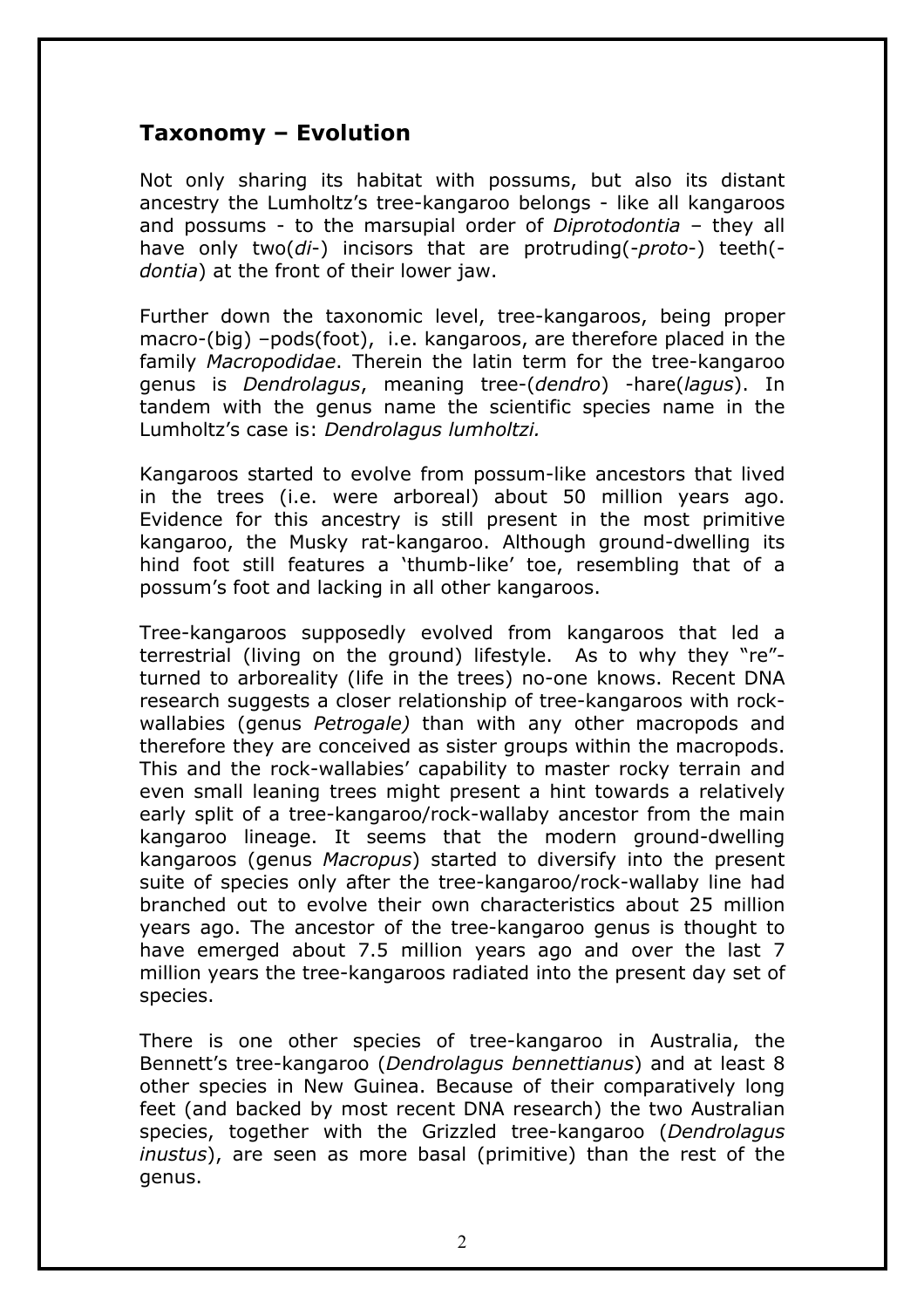### **Distribution – Habitat**

Both Australian species are listed as 'rare' under Queensland's Nature Conservation Act. Both live in the rainforests of the Wet Tropics bioregion of North Queensland, Bennett's from about Cooktown south to the Daintree River, including the Mt Windsor Tableland, and Lumholtz's from the Daintree River south to the Herbert River gorge. They may overlap with each other on the Mt Carbine Tableland inland of Mossman.

Bennett's Tree-kangaroo can be found on the coastal lowlands as well as the ranges, and extends along riparian strips into drier eucalypt forest.

Despite being recorded to have been common in lowland rainforests prior to large-scale clearing of its lowland habitat the Lumholtz's tree-kangaroo is rarely seen below 300m altitude and its highest densities now occur in complex rainforest on basalt soils of the Atherton Tablelands (750m-1100m). Nevertheless there are populations in the tableland's less complex rainforests on poorer soils as well as in wet sclerophyll forests (i.e. eucalypt forests – still relatively wet, but drier than rainforest and with a rainforest understorey) on the western fringe of the Wet Tropics bioregion and in riparian vegetation (rainforest species) along watercourses throughout the region.

### **Physical Characteristcs**

Tree-kangaroos feature some distinct body characteristics which enable them to live in trees, unlike their ground-dwelling kangaroo cousins. These include: their exceptionally long, pendulous tail facilitating balance; stronger forelimbs, shorter and broader hind feet, longer, curved claws on feet/paws and spongy soles/'palms' all features that help with balancing and gripping and therefore climbing.

The teeth are adapted for 'shearing' leaves rather than 'grinding' grass. Tree-kangaroos are medium-(to large)-sized mammals with females featuring a forward-opening pouch (marsupium) containing four teats - a 'secondary womb' for young, that are being born as foetuses, completing their development there. The Bennett's treekangaroo is one of the largest tree-kangaroo species, whereas the Lumholtz's is one of – if not the smallest.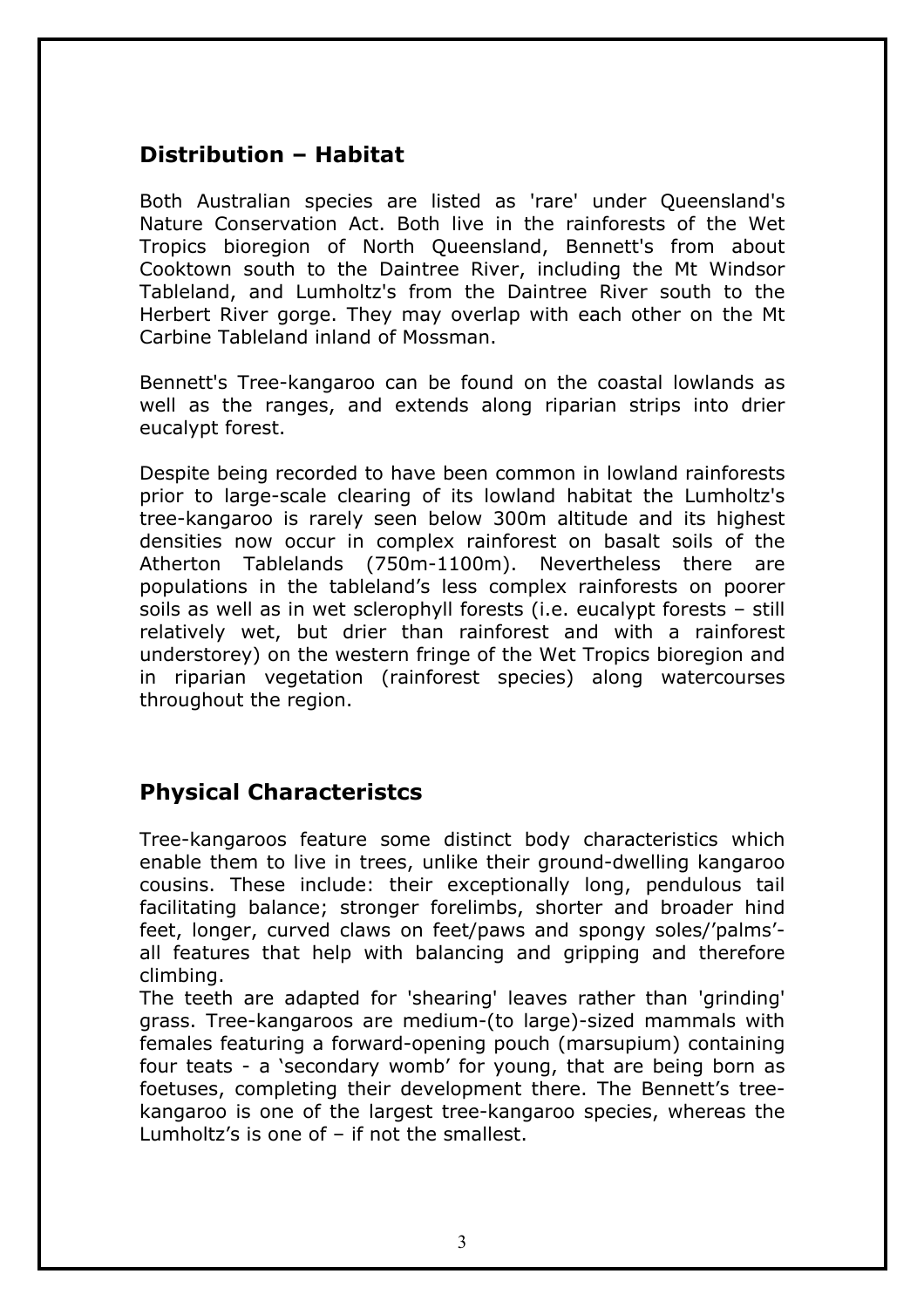The Lumholtz's tree-kangaroo's face, head, back of ears, neck, shoulders, upper back, upper forepaws, upper hindfeet, undersurface and terminal third of the tail are blackish-brown. The lower back is sprinkled with lighter coloured fur. They have a 'sweat-band' of lighter, yellowish-grey fur across the forehead, down the cheeks and on the throat. The ears are short and rounded. The undersurface of body, inside of legs and outside of lower legs is also yellowish-grey. Sometimes there is a bare patch at the base of tail where the animal sits on. Juveniles and sub-adults have a pronounced tuft on the tail. Males seasonally have an orange flush of colour (varies greatly between individuals) on the belly, inside and outside the lower half of the thighs.

(paragraph reproduced and modified with permission from Johnson, P., 2003. Kangaroos of Queensland.)

Bennett's is distinguished from Lumholtz's by the lack of contrasting pale forehead and tail markings. The area of distribution-overlap between the two species (Black Mountain Corridor area) is apparently very small, though and only very few people ever saw the two species at the one occasion.

# **Tips for Tree-kangaroo Spotting**

You will be looking for something the size of a basketball, if it is high in a tree, or of a small dog, if you can see it more closely. Often it is the long pendulous tail that is first sighted in the canopy of a tree.

They are extremely hard to spot. Even the people researching them have a hard time actually seeing them - despite that they have radio collars on their study animals and know fairly exactly where they are.

Looking straight up into the trees is no good! Try looking as horizontal as possible into the canopy, possibly from sloping terrain. Drizzle weather is good tree-kangaroo spotting weather. They come out to the edges or on branches that stick out of the denser foliage to catch the wind-drying-effect - not so in more substantial rain, though. A good time is late afternoon to early evening, because the females then leave their fixed day spots and start moving around. One can try spotlighting, too - the tree-kangaroo's eyeshine is not as bright as the possum's, but still reasonably stands out from the background in a dull ruby red. Don't approach the animals too close at night as they are much more skittish than during the day and will readily jump off the trunk/branch and take off.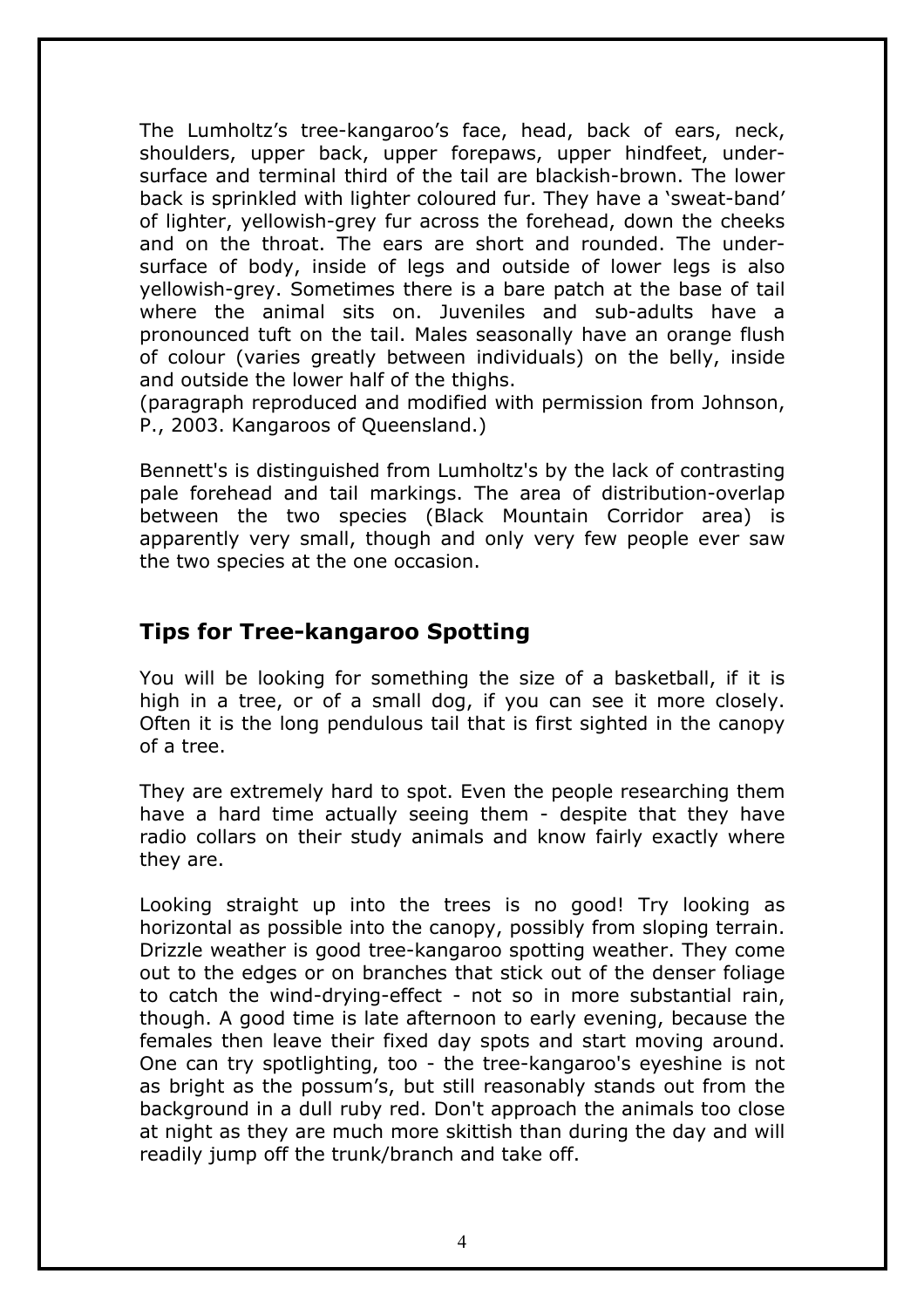# **Nutrition**

All kangaroos and wallabies are foregut fermenters (i.e. they break down their food in the first part of the stomach), but notably the treekangaroos are the only marsupial arboreal folivores (browsers) that ferment their browse in the foregut. They don't feed on Eucalyptus foliage, which is high in certain toxic compounds and can only be utilised by hindgut fermenters, e.g. possums and the Koala.

The Lumholtz's tree-kangaroo is primarily a leaf eater, but also occasionally consumes fruits and flowers from quite a wide variety of native rainforest trees. It is also known to feed on the leaves of wild tobacco and lantana, both invasive weeds.

# **Activity**

Latest research has found that the Lumholtz's tree-kangaroo's activity pattern is not purely nocturnal as previously thought, but 'cathemeral', meaning 'intermittently active throughout the 24h period'. During the relatively brief sleeping bouts of almost up to an hour the animal's head simply sinks on the chest or even down in between the feet – like in the group's logo - , depending on the animal's position on a branch, in a fork, a vine tangle or sometimes even on top of tree-ferns. The Lumholtz's tree-kangaroo does not use tree hollows or builds nests for sleeping. One hypothesis suggests that, as a result of its low-energy diet, the need to feed pretty much continuously prevents them from more extensive, uninterrupted sleeping.

### **Locomotion**

Living arboreally (in the trees), it is a good 'tree climber' (also another local term for the animals) with very sharp, strong claws, powerful forelimbs and a mixed quadrupedal/bipedal (four-limb/two-limb) locomotion. Capable of moving its hindfeet independently, i.e. walking, tree-kangaroos are the only kangaroos that can move backwards – essential to get around in a dense, three-dimensional habitat. It uses its long, but not prehensile ('gripping') tail as a counterbalance maybe the reason for its length, given the considerable weight of the animal. It can not curl its tail around branches (like some possums do) and descends from trees in a sliding fashion, tail first and then jumps off the trunk, sometimes already from up to 10m!

On the ground the primary locomotion is a bipedal hop or walk for fast and slow movement respectively. Very short distances can also be mastered quadrupedally.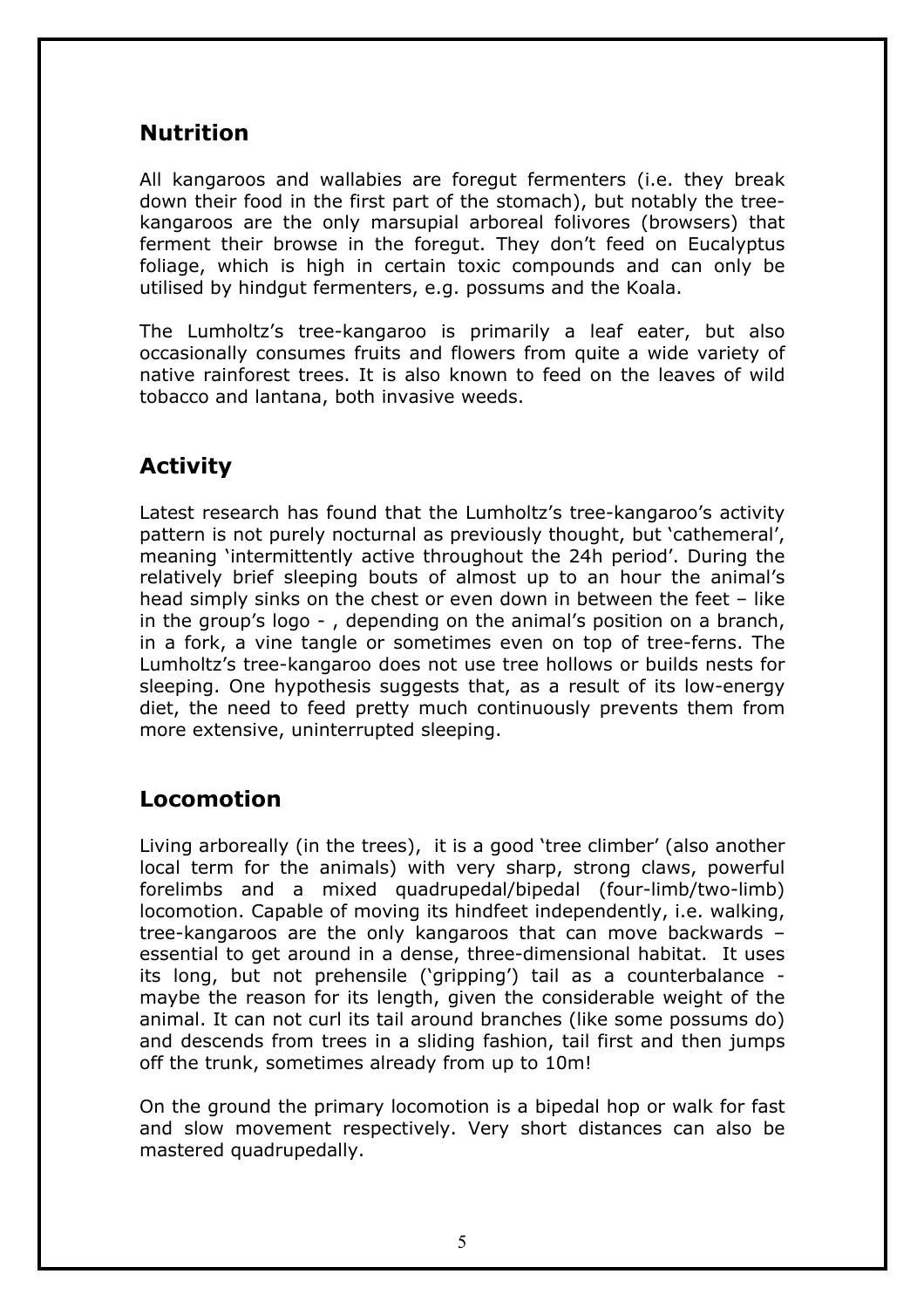#### **Home range**

The area a Lumholtz's tree-kangaroo lives in is not called a territory, but a home range, because territories in biological terms are areas that are actively defended/patrolled, which this species does not do. The notion that the home ranges of Lumholtz's treekangaroos are maintained primarily by scent marking rather than by sheer physical presence seems to be true at least for females. Adult males might confront migrating subadult males when en-countered while crossing the resident's home range. In regrowth rainforest fragments male home ranges are reported to average between approximately 2ha in size, whereas a female occupies around 0.7ha of habitat. Female home ranges are always and almost completely located within the resident male's home range, but exclusive (nonoverlapping) of other female's (although mothers and daughters might share parts of their respective home range, if the daughter didn't disperse during maturation).

# **Social Structure**

Lumholtz's tree-kangaroos appear to live in 'relatively loose' reproductive units of 3 to 5 adult individuals, consisting of one resident male and several females. These units are aptly being labelled 'harems'. Notwithstanding subadult and at-foot offspring live amongst the adults. In regard to their respective adult samesex peers, both sexes maintain exclusive home ranges (a bit less than 1ha for females and about 2ha for males). However, the male home range overlaps with those of all females of the harem. Being intolerant of individuals of the same sex results in a relatively solitary lifestyle. Nevertheless, on average a resident male visits each of 'his females'' home range every  $3<sup>rd</sup>$  to  $4<sup>th</sup>$  day, coming relatively close to the female (approximately within 20-30m), but rarely closes in to more direct contact (in touch or within 10m). The only continued close-contact social interactions appear to be courtship prior to mating, mating itself and mother-offspring interactions. If two similar-sized animals are seen together, most likely it is a female and its last year's offspring at foot. On occasions though, it might be adult male and female, but almost certainly never adult same sex pairs. In the case of three animals present, very likely it would be a mother with this year's and last year's offspring. Notably, close encounters - and even touch-contact - between resident adult males and male offspring have not been observed to be aggressive.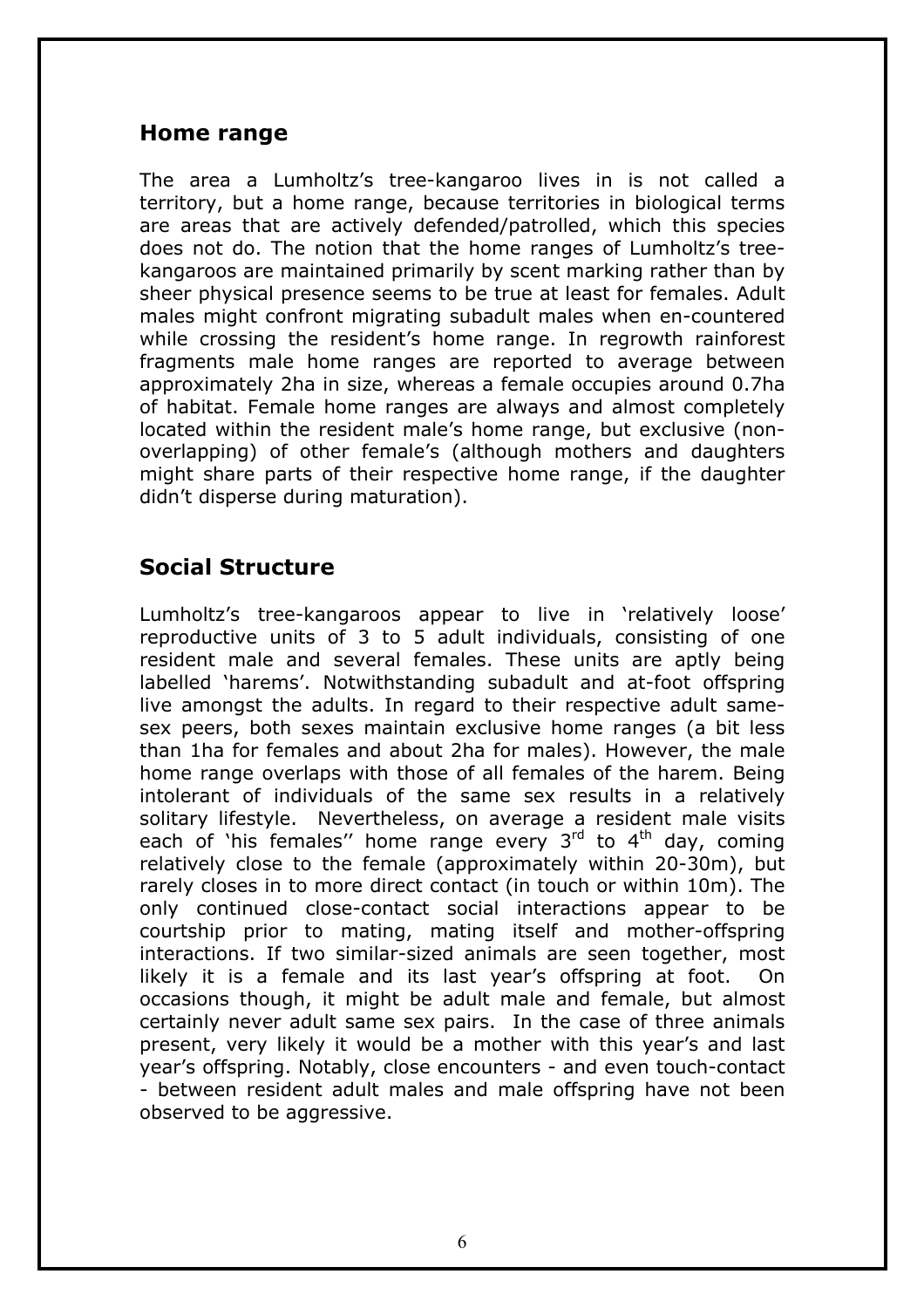### **Reproduction**

Marsupials have a unique method of reproduction in which the young is born in a very undeveloped state. It is then suckled, usually in a pouch, which it vacates gradually as it develops and becomes more independent in feeding and moving. It finally reaches adulthood only after having permanently vacated the pouch.

In their reproductive mode, tree-kangaroos are quite extreme as far as marsupials are concerned. They display one of the longest marsupial offspring development/maturation periods and, if compared with similar-sized marsupials, they have the longest.

Not much is known about their reproduction in the wild. The only published data is from captive animals at QPWS facilities at Cape Pallarenda, north of Townsville. However, very recent field research (yet unpublished) aims to shed some more light on things in the wild and personal communication thereof is in parts presented below.

It is not known for sure if they mate and give birth only at certain times of the year, i.e. if they have a seasonal reproductive pattern. At least in captivity they show a kind of seasonality, as most young are born during the wet season. Recent research from the wild suggests a similar pattern. In addition there are records from wildlife carers of orphaned young that must have been born at different times of the year. In concordance with the ecological paradigm of arboreal folivores having a low overall reproductive potential, Lumholtz's tree-kangaroos have been found to produce about one young per year.

The fertile period of female tree-kangaroos (oestrous) in general is estimated to be about 2 months (approximately a bit less than 60 days). In captive Lumholtz's tree-kangaroos the oestrus cycle ranged from 47 to 64 days.

Provided a female is fertile, mating in captive Lumholtz's treekangaroos takes place over at least 2 days in repeated, brief episodes of approximately 20 minutes and is fairly violent from the male's side. If mating is successful the female becomes pregnant. Pregnancy (with animals it is called gestation) takes about 45 days in captive Lumholtz's tree-kangaroos. Embryonic diapause (i.e. suspended embryonic development during adverse environmental conditions, a common feature in macropods) has not been observed in captive Lumholtz's tree-kangaroos.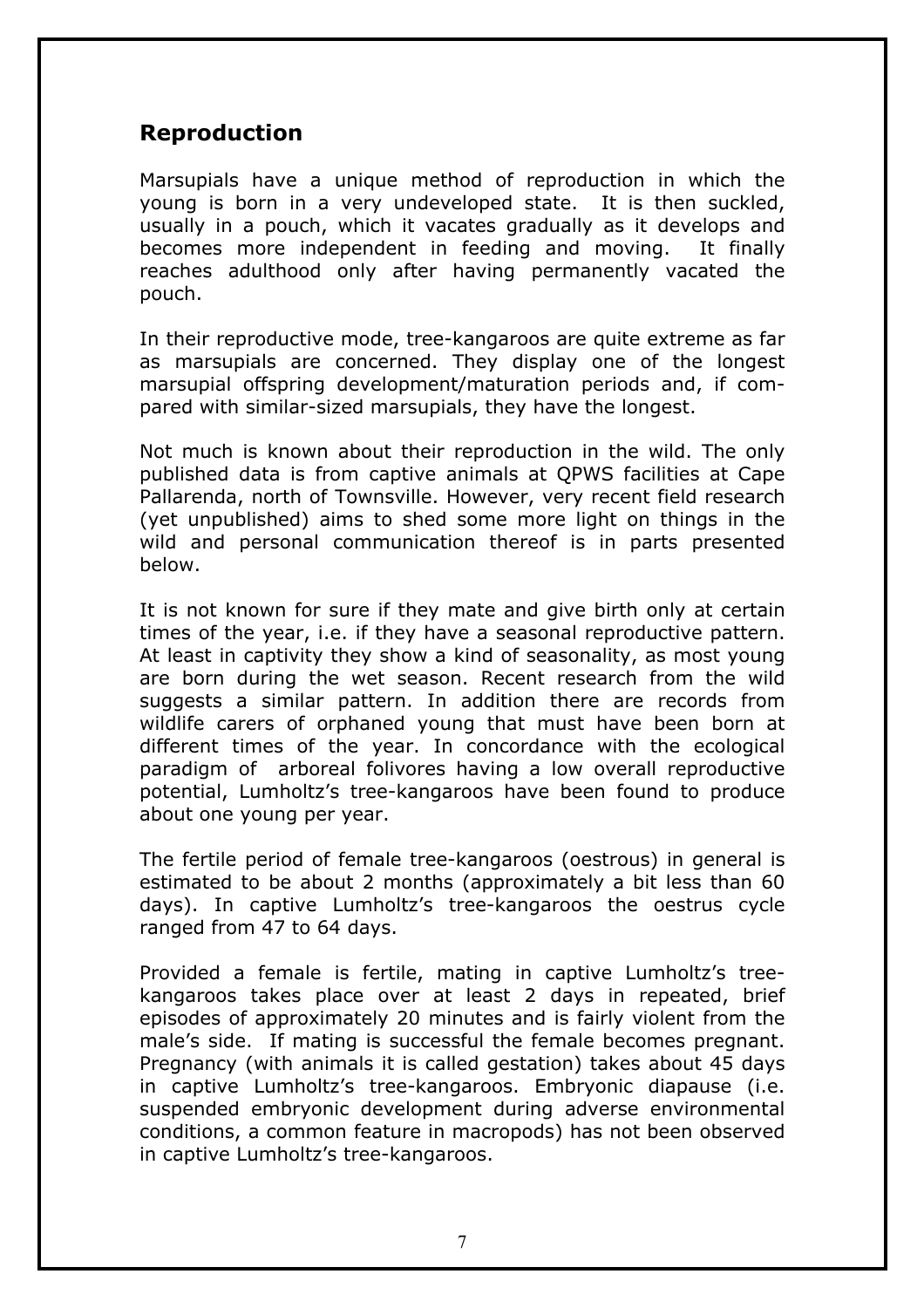Ending gestation, one young (weighing only a few grams) is born and it takes the foetus less than 5 minutes to crawl just with its forelimbs (hind limbs are just beginning to develop) to the pouch entrance. In the pouch it (permanently) attaches to a teat and continues to develop for about 3 months.

At 3 months old, weighing about 100 grams, hair starts to grow, and at 4 months of age they open the eyes. First emerging from – but not leaving – the pouch at about 5 months old, they then gradually cease returning to the pouch from foraging over the next 3 to 4 months. In captivity they vacated the pouch permanently aged about 8-9 months. At this point a considerable growth 'explosion' was observed until the offspring was weaned at an age of about 13 months. From recent research in the wild it is estimated that they accompany the mother for another year (subadult males might stay in the mother's home range even for up to yet another year) before they start to find their own area to live and reproduce, i.e. disperse.

### **Threats - Predation**

There are three major threats to Lumholtz's tree-kangaroos: habitat degradation and habitat loss; cars and dogs, and natural predation.

Only 12% of the Lumholtz's tree-kangaroo habitat is in protected areas, i.e. national parks. The highest densities of Lumholtz's treekangaroos though occur on the Atherton Tablelands, mostly on private land where their habitat is prone to alteration, fragmentation or destruction for commercial purposes, such as agriculture, dairy farming and logging for timber.

Although they appear to live quite happily in small isolated patches of rainforest and in riparian strips of vegetation along watercourses, populations are not able to sustain themselves in these kinds of habitats because the actual numbers are too low to maintain genetic health. They need regular influx from stable core populations, such as those at Curtain Fig Forest, the Malanda Scrub and the Crater (Mt. Hypipamee) NP. In order to travel to new areas to live, predominantly young males in their dispersal phase have to cross open ground or roads, where they frequently get killed by dogs and cars.

If frightened they just 'freeze' and blend in with their surroundings unrecognisably, which characterises their main predator avoidance behaviour. When even more distressed they vocalise with a "fft-fft-fft" sound and/or leap off a tree (from as high as 15m) and take flight on the ground. This might be a good strategy to escape their natural predators such owls, eagles and pythons, but on the ground they have no chance against dogs or dingoes.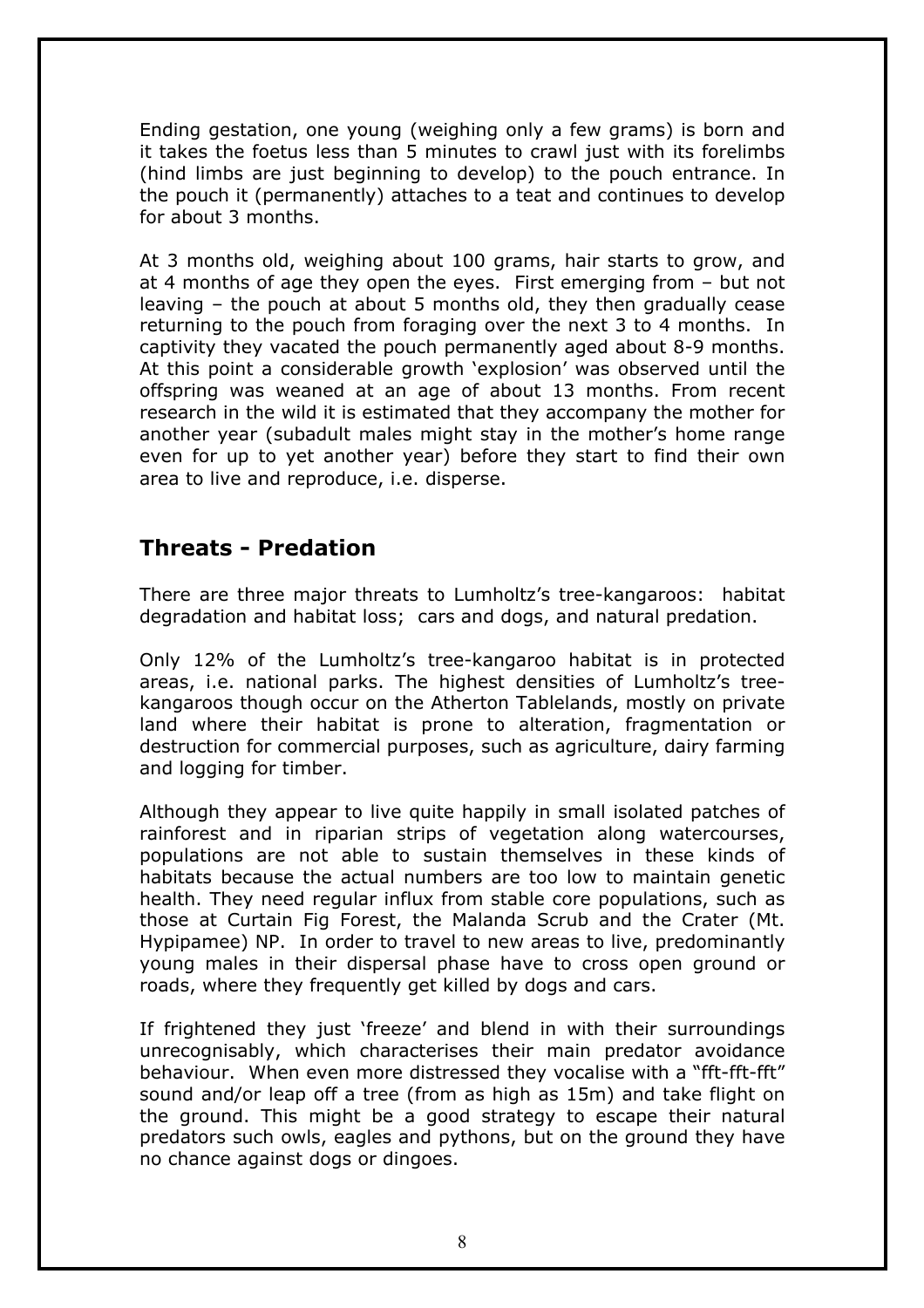As a result of a TKMG community survey in 2000 we received reports of more than 300 dead tree-kangaroos over the last 15 years. 75% of dead tree-kangaroos were road kills and about 10% were dog kills. The actual numbers almost certainly are much higher. One of the causes of those deaths is the lack of appropriate dog control on the Atherton Tablelands.

Activities of the TKMG like the introduction of tree-kangaroo road signage in high tree-kangaroo roadkill areas, the promotion and implementation of wildlife tunnels in road upgrades as well as revegetation initiatives and wildlife corridor plantings aim to alleviate the pressures on this unique species.

November 2004 by Lars Kazmeier for The Tree-Kangaroo and Mammal Group Inc. For corrections, additions, etc.: Contact Lars Kazmeier: [lakaz@austarnet.com.au](mailto:lakaz@austarnet.com.au))



www.tree-kangaroo.net

Notes: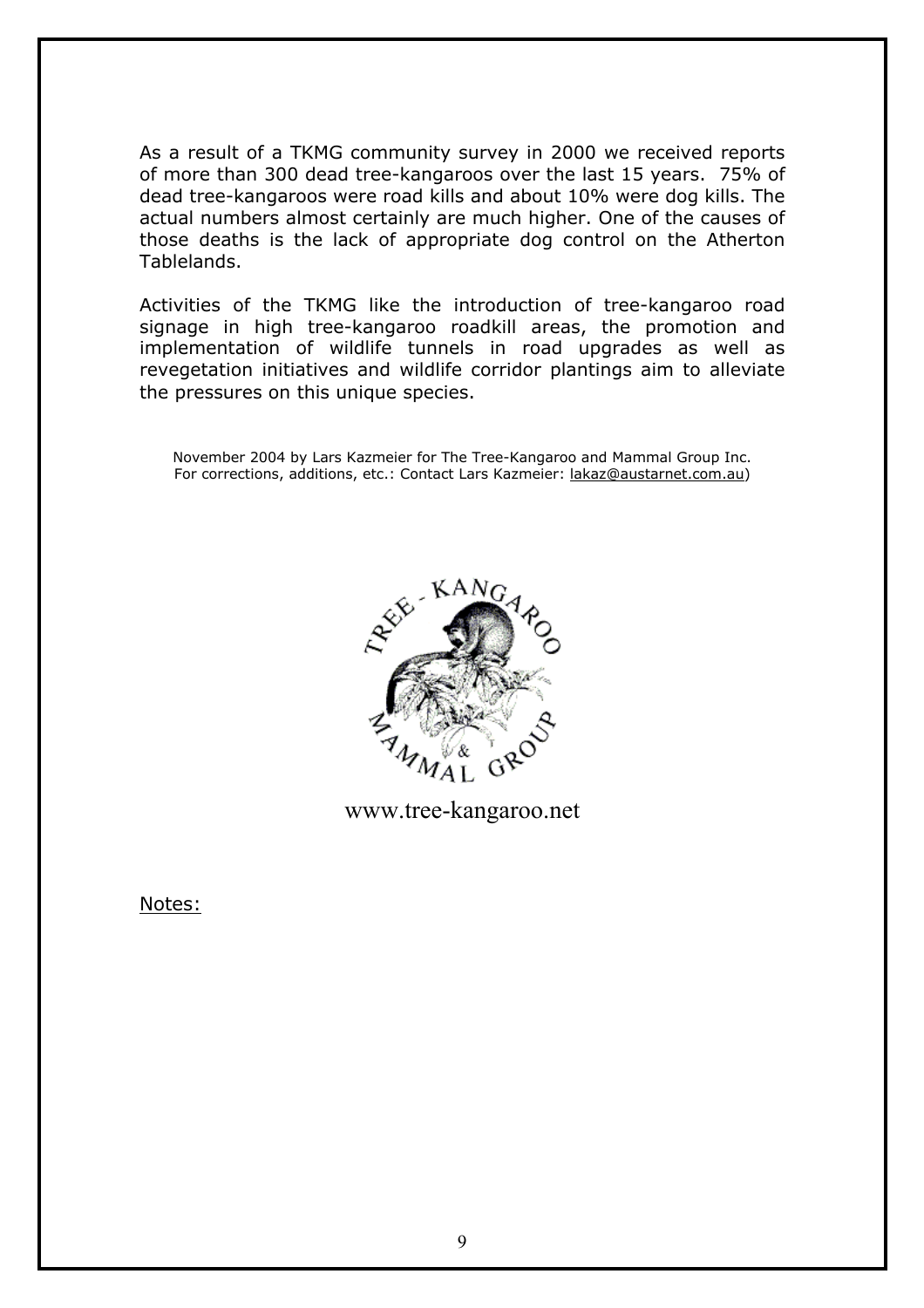### **List of Sources**

Bowyer, J.C., Newell, G.R., Eldridge, M.B.D., 2002. *Genetic effects of habitat contraction on Lumholtz's Tree-kangaroo (Dendrolagus lumholtzi) in the Australian Wet Tropics.* Conservation Genetics **3**, 61-69

Bowyer, J.C., Newell, G.R., Metcalfe, C.J., Eldridge, M.B.D., 2003. *Tree-kangaroos in Australia: are D. lumholtzi and D. bennettianus sister taxa?* Australian Zoologist **Vol 32 (2)**, 207-213.

Fisher, D.O., Owens, I.P.F., 2000. *Female home range size and the evolution of social organization in macropod marsupials.* Journal of Animal Ecology **69**, 1083-1098.

Fisher, D.O., Owens, I.P.F., Johnson C.N., 2001. *The Ecological Basis of Life History Variation in Marsupials.* Ecology **82 (12)**, 3531-3540.

Flannery, T. F., Martin, R. and Szalay, A. 1996. *Tree-kangaroos: A Curious Natural History*. Reed, Melbourne.

Goosem, S. and Tucker, N. 1995. *Repairing the Rainforest: Theory and Practice of Rainforest Re-establishment in North Queensland's Wet Tropics*. Cassowary Publications, Wet Tropics Management Authority.

Johnson, P.M. 2003. *Kangaroos of Queensland.* A Queensland Museum Guide, Queensland Museum, Brisbane.

Johnson, P.M. & Delean, J.S.C. (2003). *Reproduction of the Lumholtz's Tree-kangaroo, Dendrolagus lumholtzi (Marsupialia: Macropodidae), in captivity, with age estimation and development of the pouch young.* Wildlife Research **30,** 505-512.

Kanowski, J.J. 1999. *Ecological determinants of the distribution and abundance of the folivorous marsupials endemic to the rainforests of the Atherton Uplands, north Queensland.* Ph.D. Thesis, James Cook University, Townsville.

Kanowski, J.J., Hopkins, M.S., Marsh, H. and Winter J.W. 2000. *Ecological correlates of folivore abundance in north Queensland rainforests*. Wildlife Research **28, Vol 1,** 1-8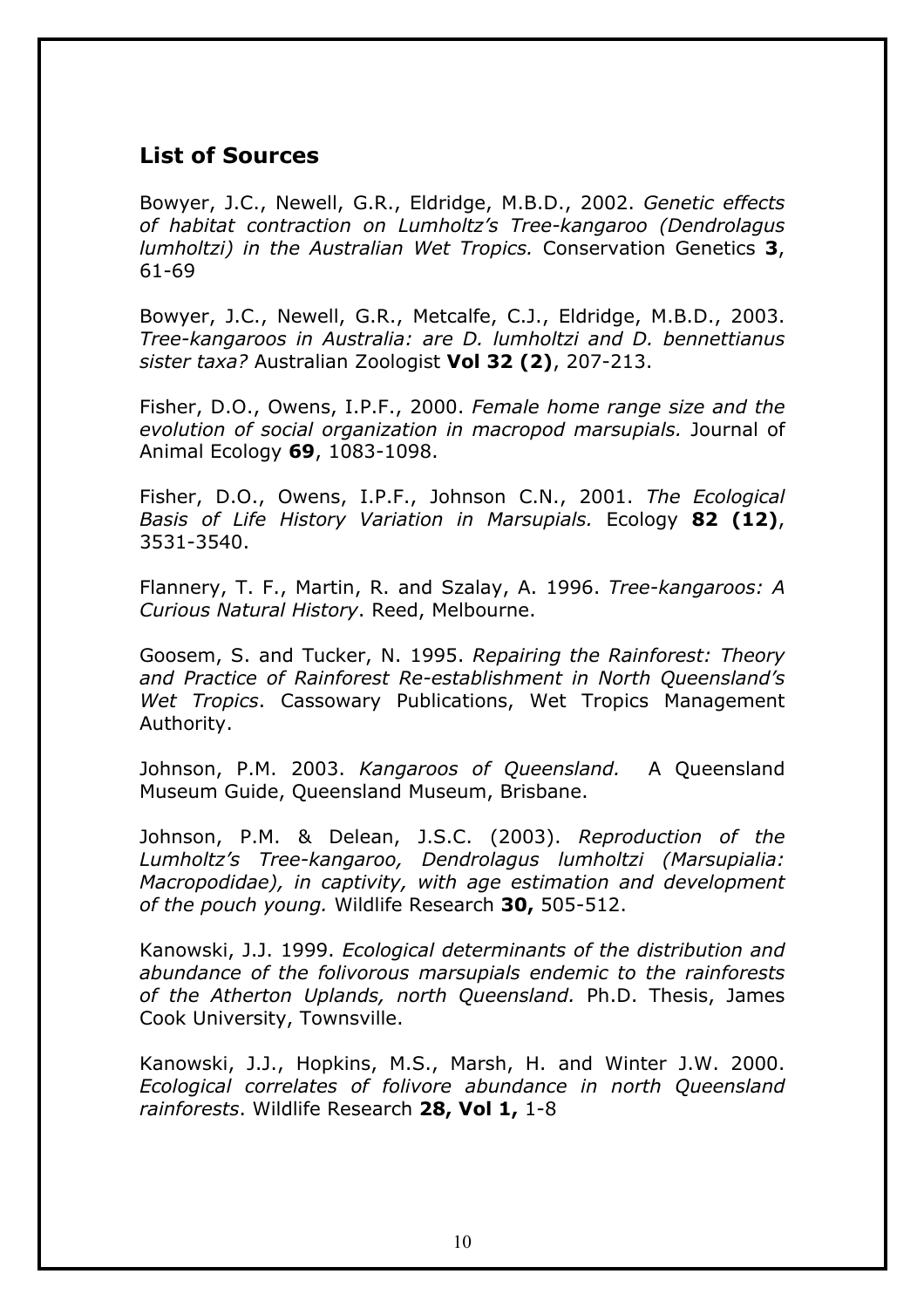Kazmeier, L., 1998. *Den Use of Three Sympatric Possum Species in a Tropical Australian Rainforest.* Diploma-Thesis, Friedrich-Alexander University, Erlangen-Nuernberg, Germany.

Laurance, S. G. 1996*. The Utilisation of Linear Rainforest Remnants by Arboreal Marsupials in North Queensland*. MSc Thesis, University of New England, Armidale.

Laurance, W. F. 1990. *Comparative responses of five arboreal marsupials to tropical forest fragmentation*. Journal of Mammalogy **71**: 641-653.

Laurance, W. F. and Bierregaard, R. O. 1997. *Tropical Forest Remnants*. University of Chicago Press, Chicago.

Lumholtz, C.S., 1889. *Among Cannibals: An Account of Four Years Travels in Australia, and of Camp Life with the Aborigines of Queensland*. John Murray, London

Martin, R. W. 1992. *An Ecological Study of Bennett's Tree-kangaroo (Dendrolagus bennettianus)*. World Wide Fund for Nature. Project 116.

Martin, R.W., 1995. *Field observations of predation on Bennett's Tree-kangaroo (Dendrolagus bennettianus) by an Amethystine python (Morelia amethystina)*. Herpetological Review 26, 74-76

Newell, G. R. 1998. *Lumholtz's Tree-kangaroo*. Nature Australia **25**: 31-39.

Newell, G. R. 1999a. *Australia's tree-kangaroos: current issues in their conservation*. Biological Conservation **87**: 1-12.

Newell, G. R. 1999b. *Home range and habitat use by Lumholtz's Tree-kangaroo (Dendrolagus lumholtzi) within a rainforest fragment in north Queensland*. Wildlife Research **26**: 129-145.

Newell, G. R. 1999c. *Responses of Lumholtz's Tree-kangaroo (Dendrolagus lumholtzi) to loss of habitat within a tropical rainforest fragment.* Biological Conservation **91**: 181-189.

Pahl, L. I., Winter, J. W. and Heinsohn, G. 1988. *Variation in responses of arboreal marsupials to fragmentation of tropical rainforest in north eastern Australia*. Biological Conservation **46**: 71-82.